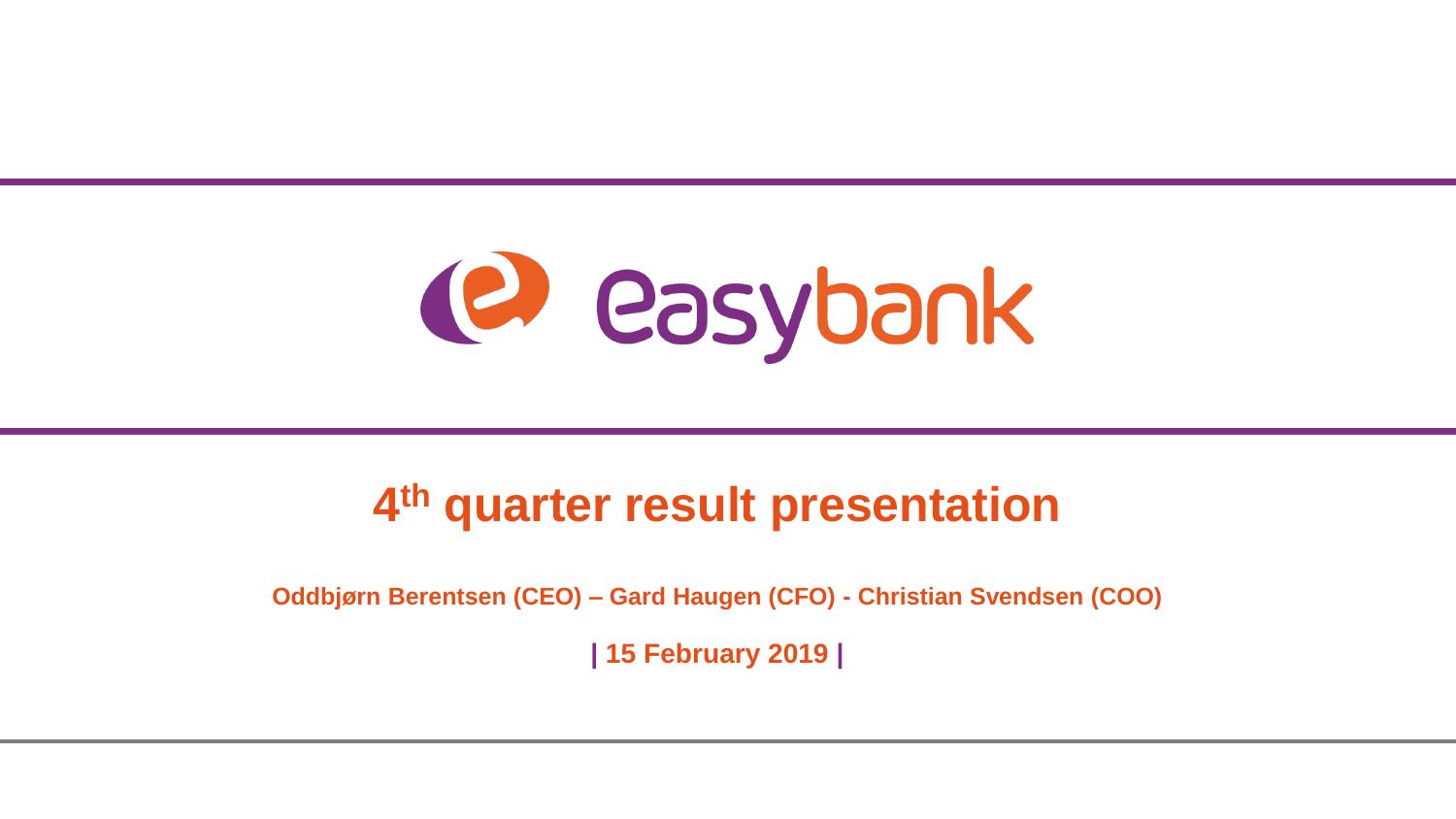This Presentation from Easybank ASA ("Easybank" or the "Company") includes among other things forward-looking statements. Certain such forward-looking statements can be identified by the use of forward-looking terminology such as "believe", "may", "will", "should", "would be", "expect" or "anticipate" or similar expressions, or the negative thereof, or other variations thereof, or comparable terminology, or by discussions of strategy, plans or intentions. The forward-looking statements contained in this Presentation, including assumptions, opinions and views of the Company or cited from third party sources, reflect the current views with respect to future events and are subject to material risks, uncertainties and other factors that may cause actual events to differ materially from any anticipated development. Neither Easybank nor any of its officers or employees provides any assurance as to the correctness of such forward-looking information and statements. The Company does not intend, and assumes no obligation, except as required by law, to update any forward-looking statements or to conform these forward-looking statements to its actual results.

By attending or receiving this Presentation you acknowledge that you will be solely responsible for your own assessment of the market and the market position of Easybank and that you will conduct your own analysis and be solely responsible for forming your own view of the potential future performance of Easybank's business and the securities issued by Easybank.

This Presentation speaks as of 15 February 2019. Neither the delivery of this Presentation nor any further discussions of Easybank with any of the recipients shall, under any circumstances, create any implication that there has been no change in the affairs of Easybank since such date.

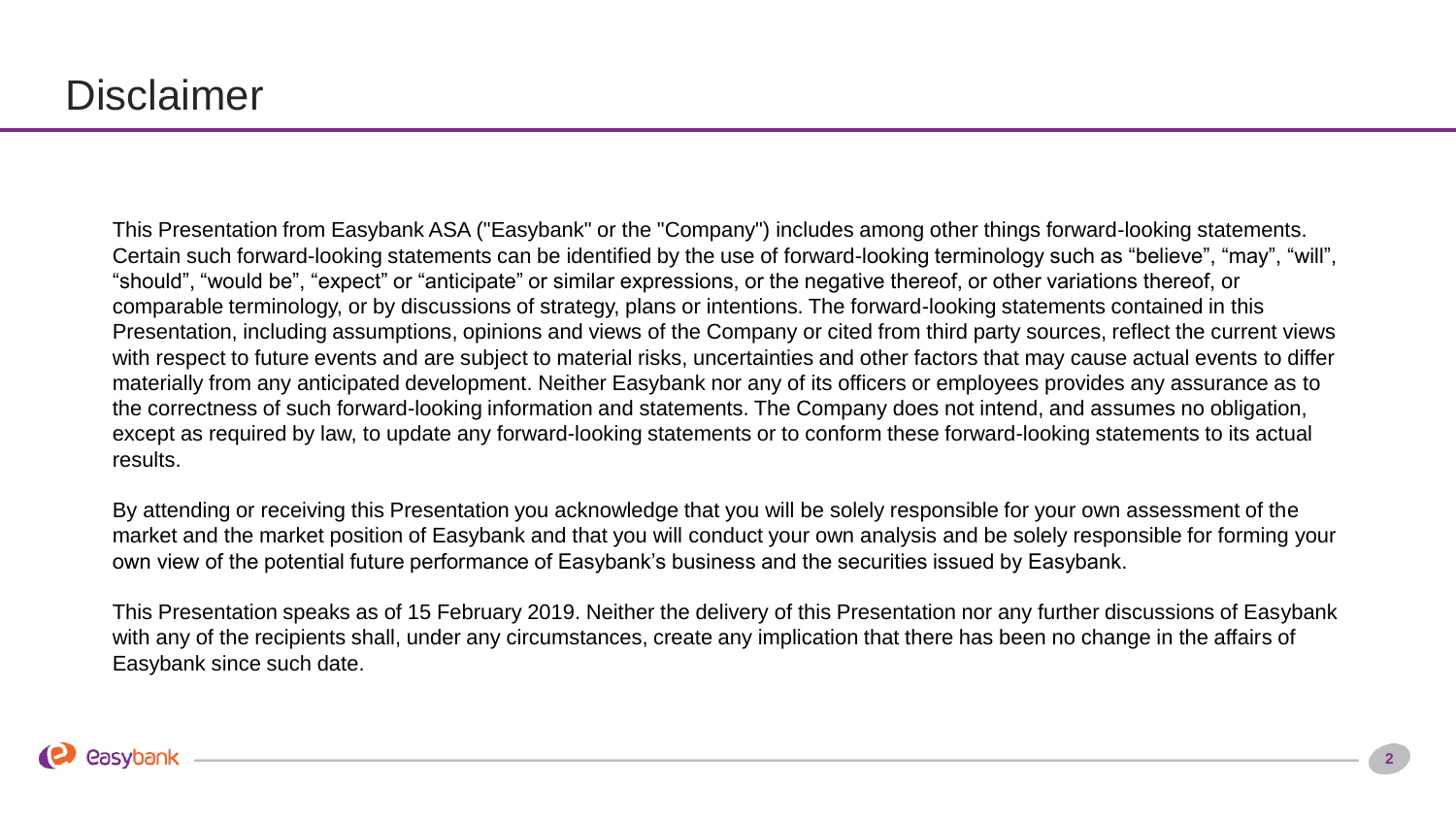# Table of contents



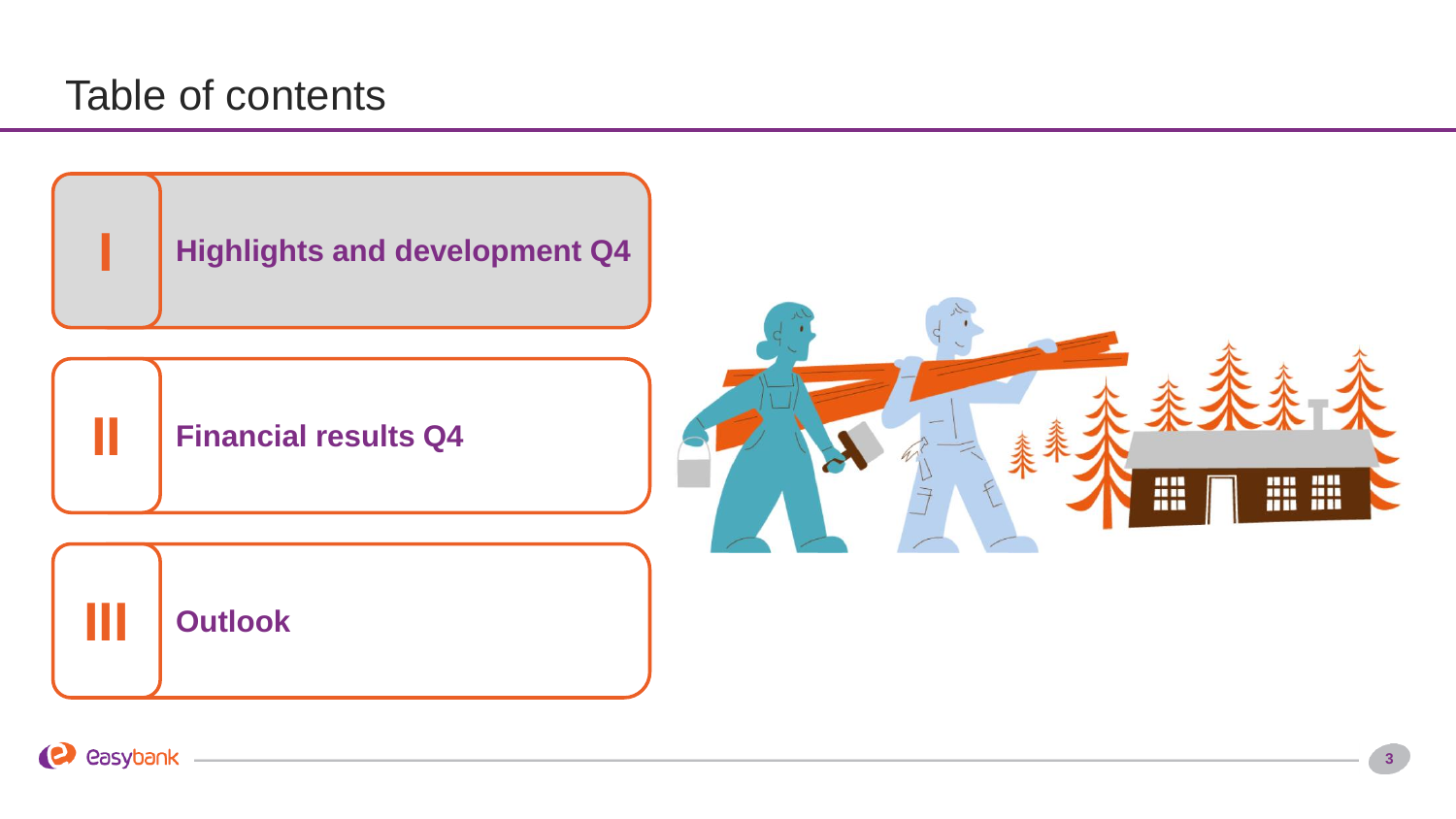# Easybank - Highlights Q4 2018

#### **Key highlights and developments**



| <b>Key figures</b>       |         |         |                          |  |  |  |
|--------------------------|---------|---------|--------------------------|--|--|--|
| $(n$ MNO $K$ )           | Q4      | 2018    | <b>Guiding</b><br>(2018) |  |  |  |
| $NII^*$                  | 67,4    | 230,2   | N/A                      |  |  |  |
| PBT <sup>*</sup>         | 21,7    | 73,4    | 70                       |  |  |  |
| PAT <sup>*</sup>         | 17,0    | 55,5    | 50                       |  |  |  |
| ROE*                     | 14,2%   | 13,5%   | $\sim$ 15% (Q4)          |  |  |  |
| Unsecured<br>loans (net) | 2 2 5 0 | 2 2 5 0 | $2100 -$<br>2 300        |  |  |  |



**4**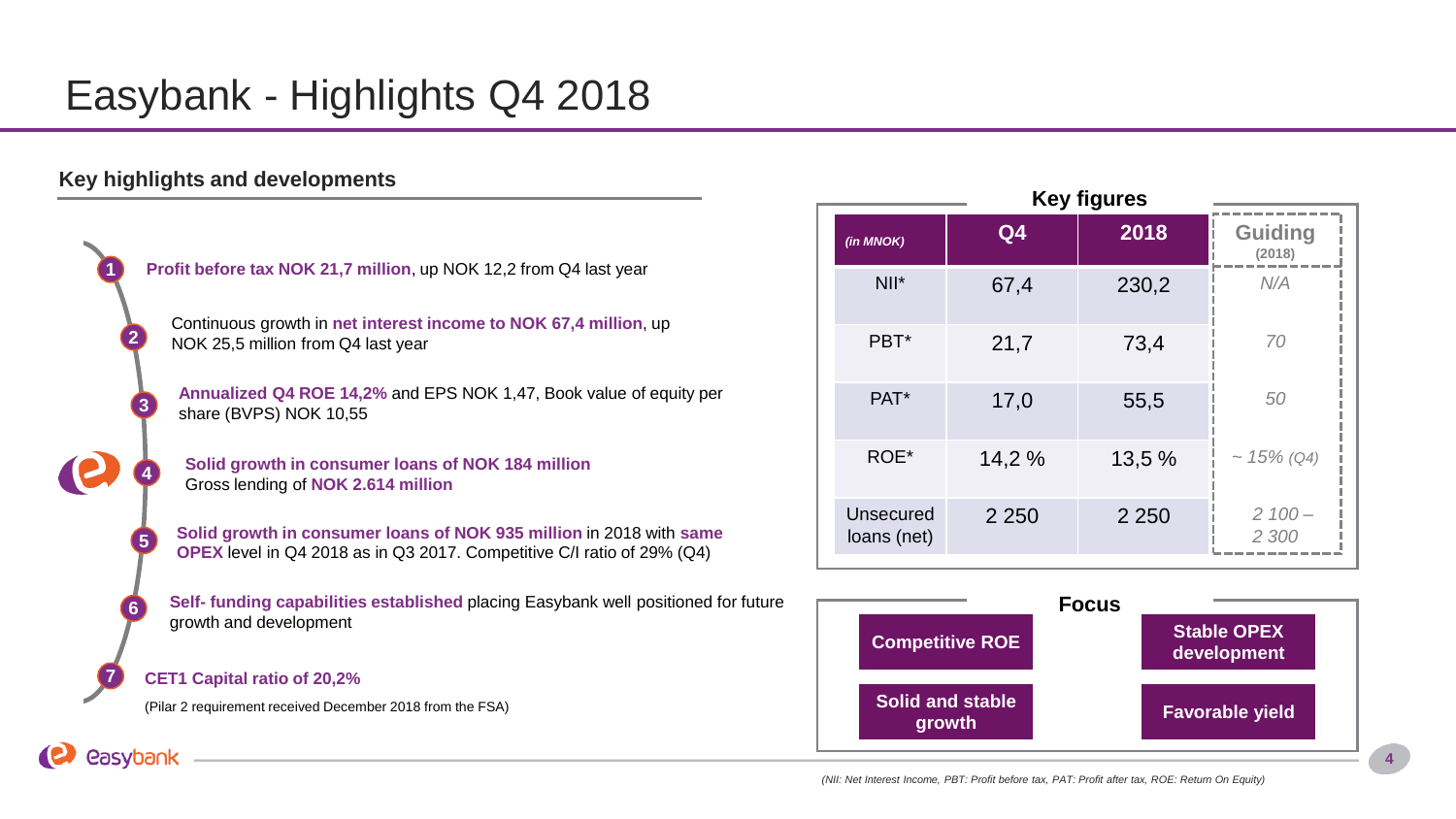### **Gross lending & number of customers**

## Growth in volume and customers continues





*<u>Casybank</u>*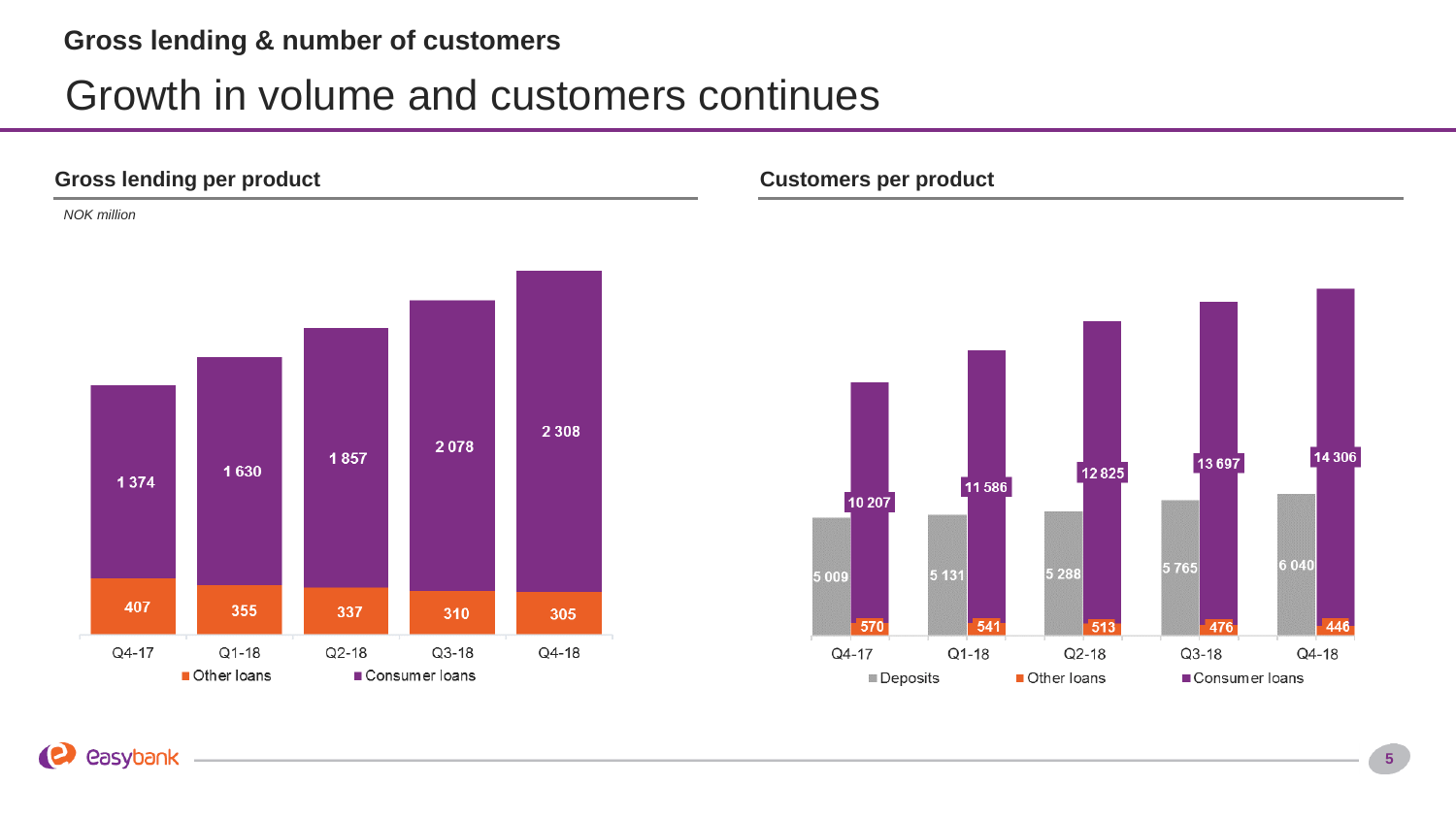### **Total income & profit before tax**

## Increasing total income and solid profit in Q4





**6**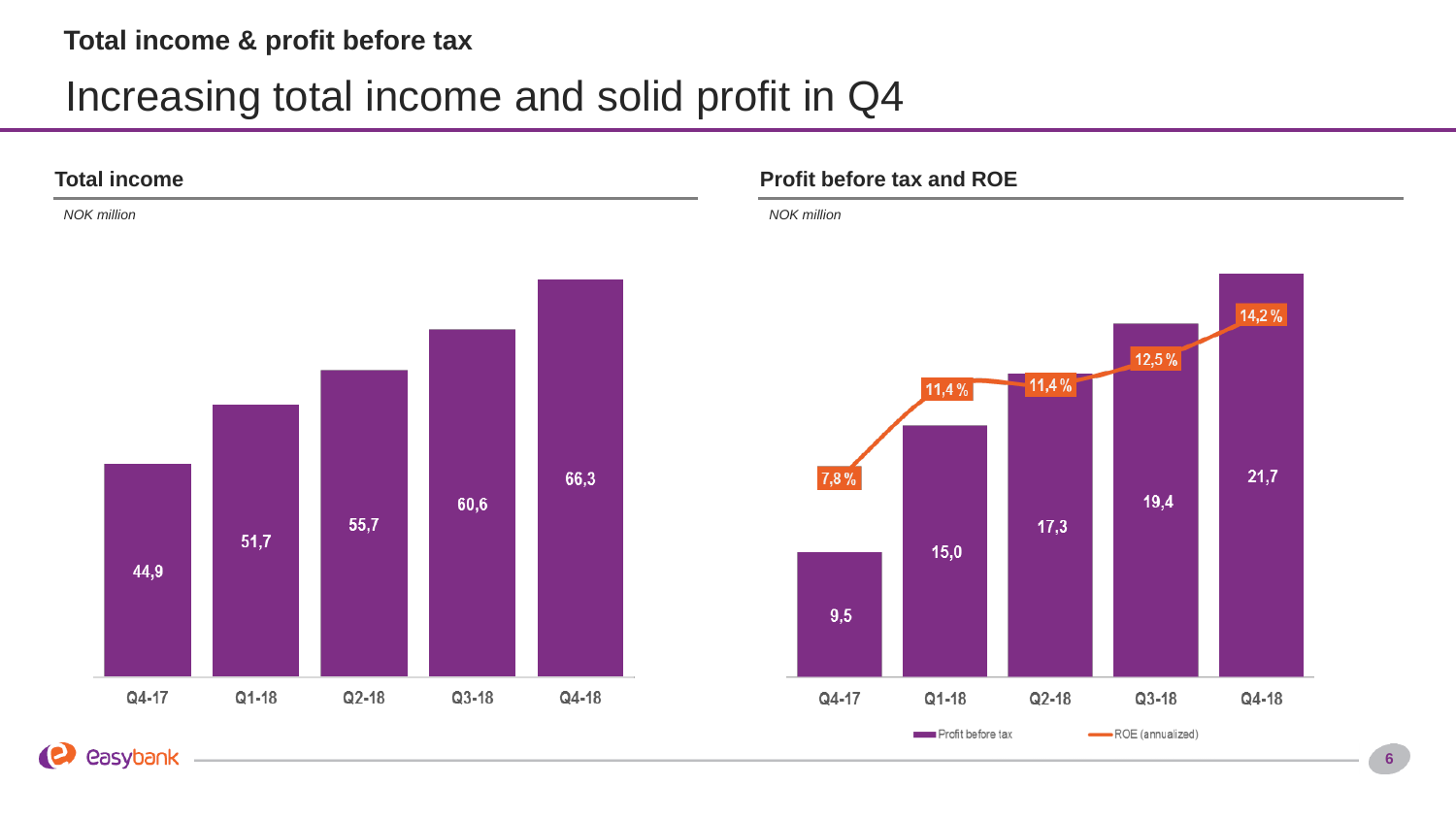### **Credit quality - Consumer loans**

### Satisfactory risk reward and forward flow agreement reduces downside risk

**Coverage<sup>1</sup> and loan loss ratio<sup>2</sup> Comments**





- Satisfactory risk-reward taken into account margin level on consumer loans.
- Sale of part of NPL portfolio as a result of the Forward-flow agreement with Kredinor in Q4 2018, and updated PD values contributes to decreased coverage ratio.
- The forward-flow agreement, entered into with Kredinor in July 2017, reduces downside risk for Easybank as it transfers risk to Kredinor. The agreement is not one-time transaction, but ongoing sales of loans and receivables. The forward flow agreement is fully operational and long term coverage rate decreases as a result of improvement of LGD values in Loss-model.
- Option to extend the forward flow agreement with Kredinor throughout 2023 with same (favorable) conditions as the initial agreement from July 2017.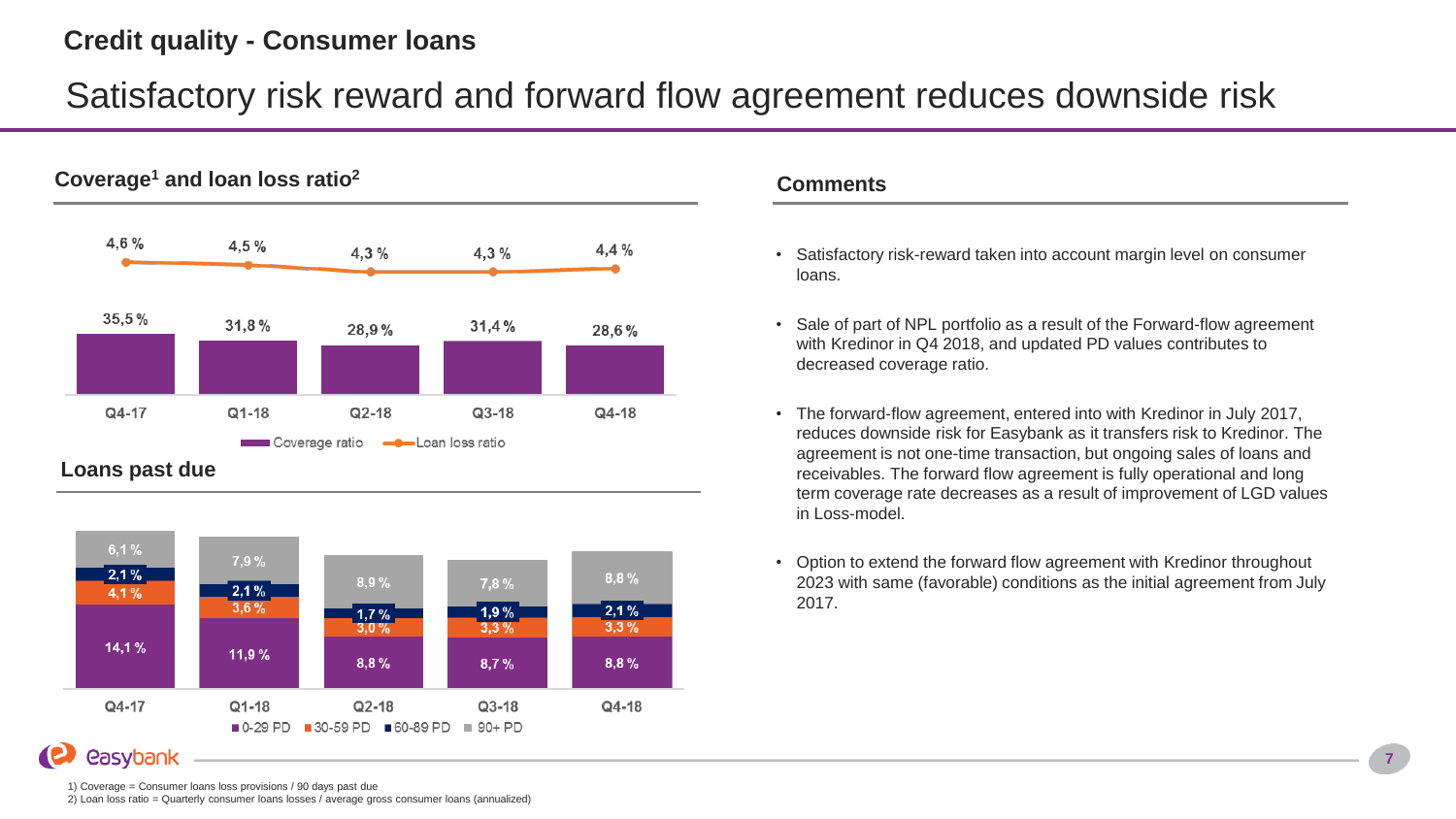### **Net interest income & yields**

## Increasing interest income and favorable margins



#### **Net interest income and net interest margin of total assets**

*<u>easybank</u>* 



• Good margins and ROE from SME & mortgage loans

#### **Yields (end of quarter)**



- Increased consumer loan volume without compromising on margin
- Attractive funding rate due to multiple deposit products

**8**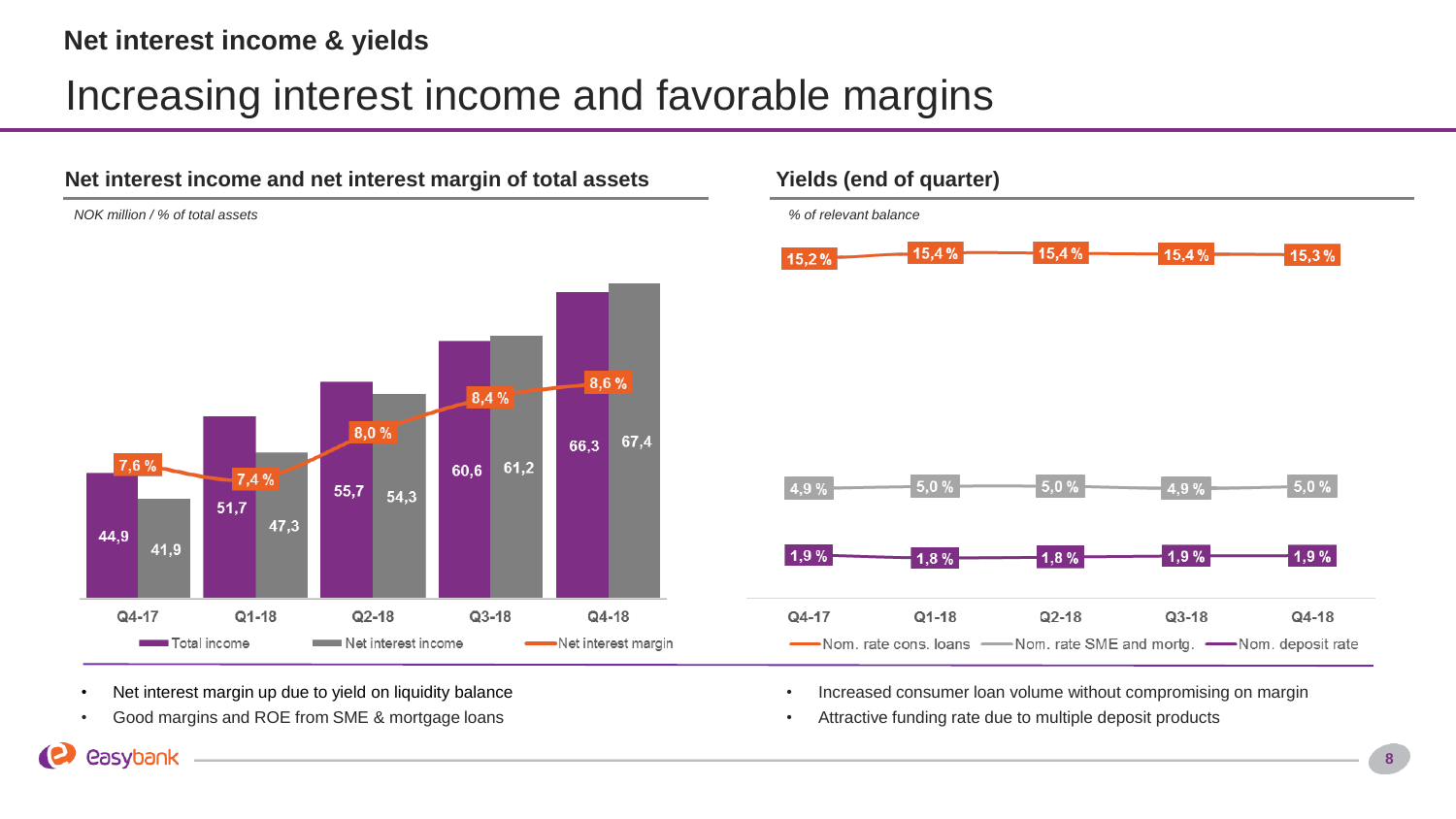#### **Overview**

# Good profitability and improved cost/ income ratio

2614 2 3 8 8  $45 -$ 2 1 9 4  $-49$ 1986  $\overline{54}$ 1781 58 2 3 0 8 2078 1857  $\sqrt{62}$ 1630 1 3 7 4 Q4-17  $Q1-18$  $Q2-18$  $Q3-18$  $Q4-18$ Consumer loans Carloans SME and mortgages









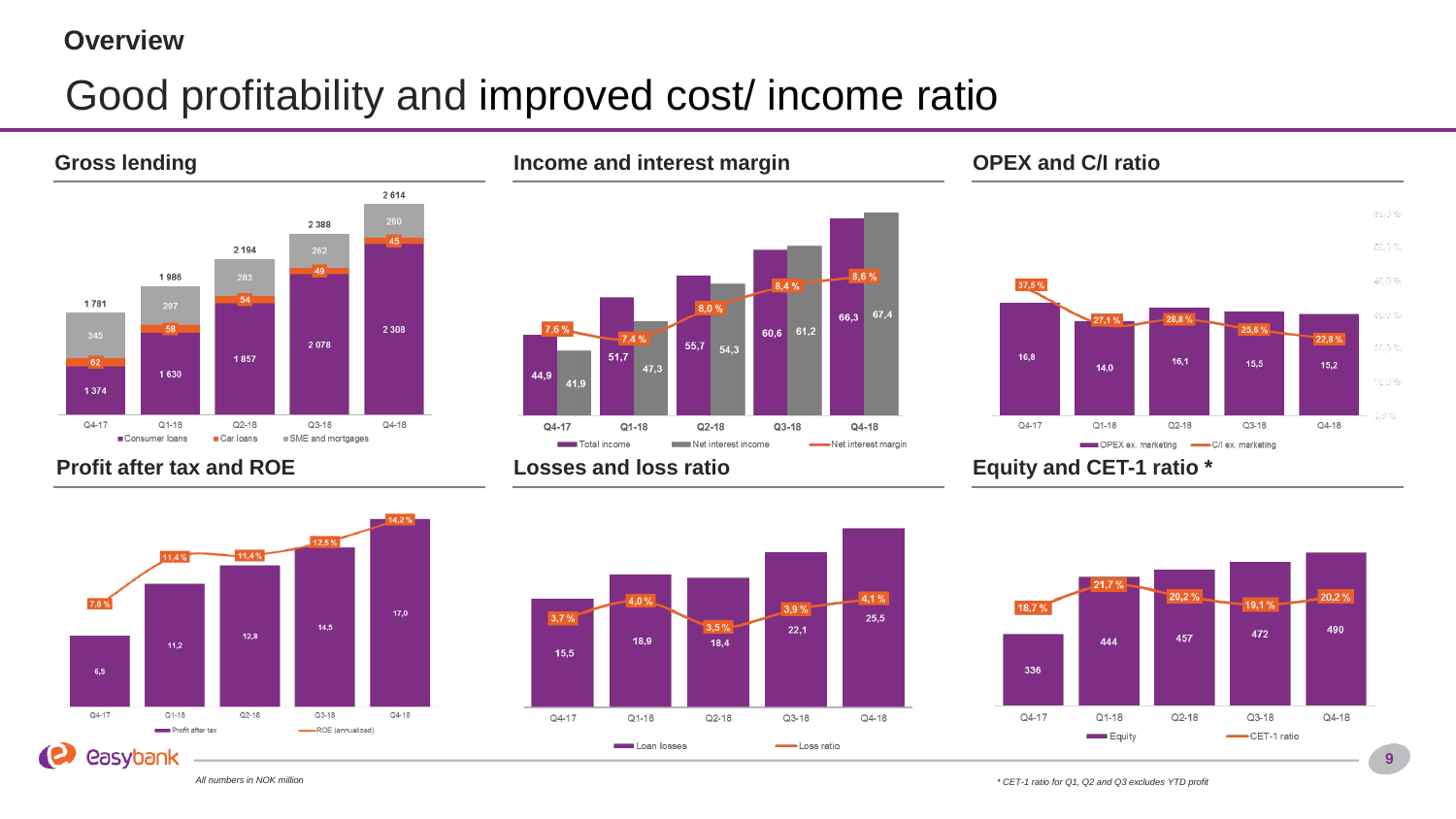# Table of contents



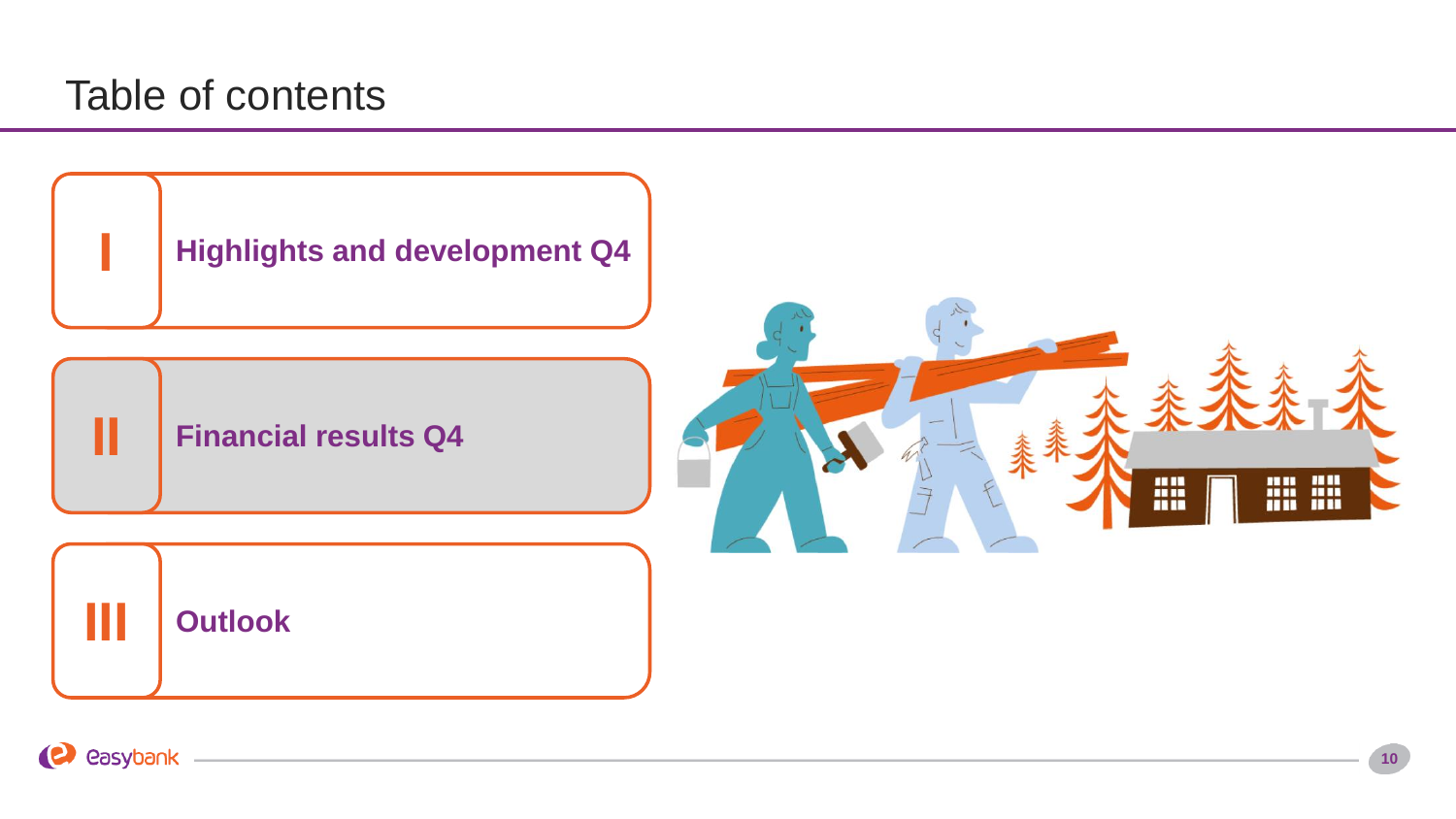### Income statement

|                                                |          |          |          | <b>Full year</b> | <b>Full year</b> |
|------------------------------------------------|----------|----------|----------|------------------|------------------|
| (Amounts in thousands)                         | Q4 2018  | Q3 2018  | Q4 2017  | 2018             | 2017             |
| Interest income                                | 81 225   | 73 862   | 51 414   | 279 244          | 155 427          |
| Interest expense                               | $-13840$ | -12 656  | $-9485$  | $-49013$         | $-29085$         |
| Net interest income                            | 67 385   | 61 206   | 41 929   | 230 231          | 126 342          |
| Comission and fee income                       | 12 121   | 11 469   | 10 321   | 47 879           | 21 692           |
| Comission and fee expenses                     | $-13476$ | $-12297$ | $-7660$  | -44 797          | $-22398$         |
| Net change in value on securities and currency | 305      | 182      | 253      | 1 0 0 2          | 1 1 3 1          |
| Other income                                   | 4        | 0        | 34       | 39               | 88               |
| Net other income                               | $-1047$  | -646     | 2949     | 4 1 2 3          | 513              |
| <b>Total income</b>                            | 66 338   | 60 560   | 44 878   | 234 354          | 126 855          |
| Salary and other personell expenses            | $-7525$  | $-7875$  | $-8720$  | $-29731$         | $-30641$         |
| Other administrative expenses                  | $-8567$  | -7 763   | -7 654   | $-33055$         | $-27283$         |
| - of which marketing expences                  | -4 064   | $-3458$  | $-3023$  | -15 243          | $-11465$         |
| Depreciation                                   | $-1.301$ | $-1236$  | $-1164$  | $-4906$          | -4 051           |
| Other expenses                                 | $-1827$  | $-2112$  | $-2332$  | $-8312$          | $-9728$          |
| <b>Total operating expenses</b>                | $-19221$ | $-18985$ | $-19869$ | -76 004          | -71 704          |
| Profit before loan losses                      | 47 117   | 41 575   | 25 009   | 158 350          | 55 151           |
| Loan losses                                    | $-25466$ | $-22135$ | $-15543$ | $-84982$         | $-39512$         |
| <b>Profit before tax</b>                       | 21 651   | 19 440   | 9466     | 73 369           | 15 639           |
| Tax                                            | -4 607   | -4 958   | $-2990$  | $-17831$         | -4 533           |
| Profit after tax                               | 17 044   | 14 482   | 6476     | 55 538           | 11 106           |

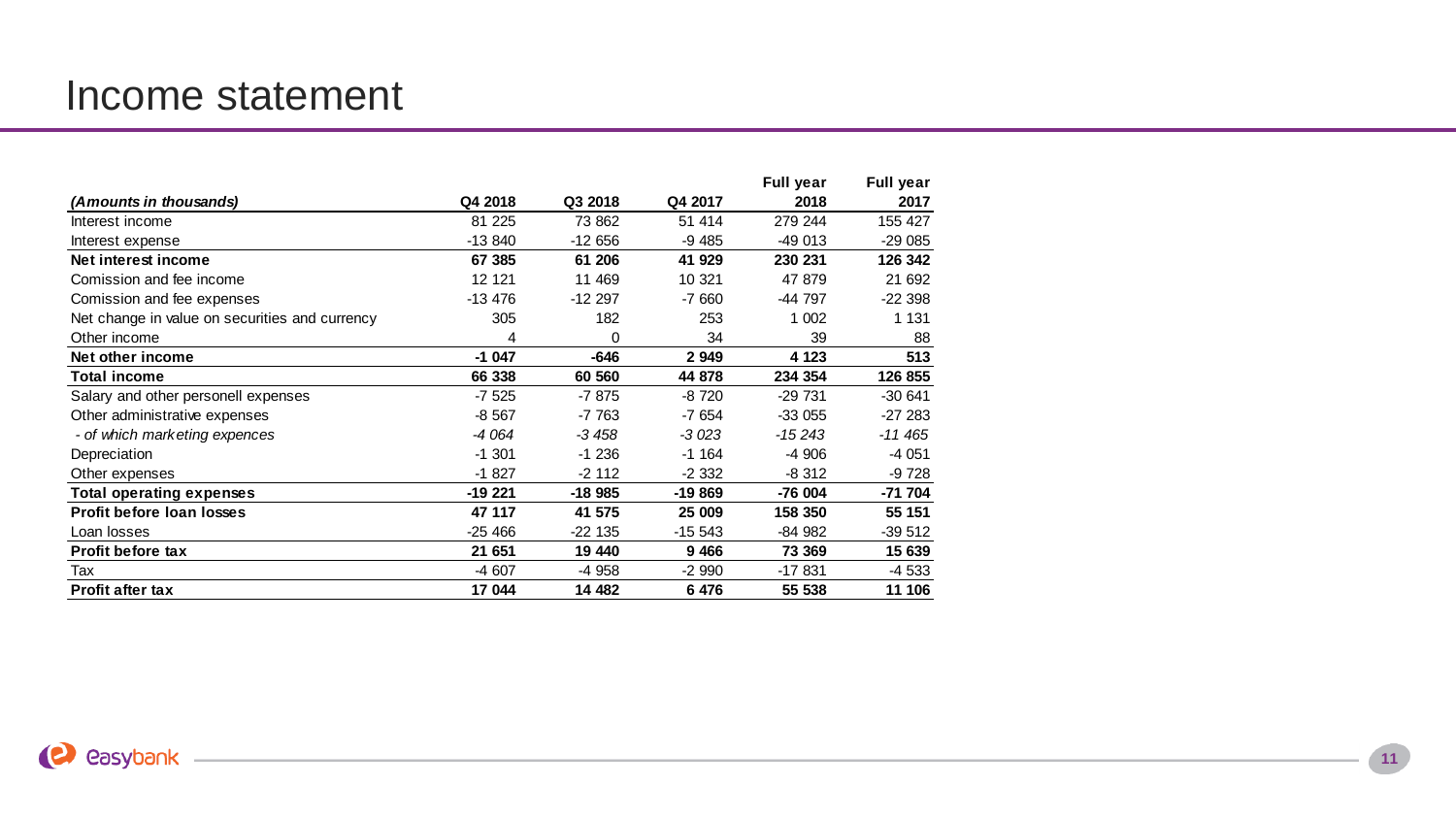## Balance sheet

| (Amounts in thousands)                      | 31.12.2018 | 30.09.2018 | 31.12.2017 |
|---------------------------------------------|------------|------------|------------|
| <b>Assets</b>                               |            |            |            |
| Cash and deposits with the central bank     | 53 868     | 53 794     | 53 680     |
| Loans and deposits with credit institutions | 106 972    | 128 951    | 280 309    |
| Loans to customers                          | 2 613 783  | 2 388 346  | 1780862    |
| - Loan impairment                           | $-67403$   | $-62530$   | $-42851$   |
| Certificates and bonds                      | 169 249    | 374 069    | 152 017    |
| Shares and other securities                 | 229 703    | 54 413     | 53 869     |
| Shareholding in group companies             | 192        | 192        | 192        |
| Deferred tax asset                          | 2 1 6 5    | 6772       | 19 996     |
| Other intangible assets                     | 20 549     | 19 910     | 20 398     |
| Fixed assets                                | 1 0 8 5    | 1 201      | 1 1 9 1    |
| Other assets                                | 523        | 125        | 1 576      |
| Other receivables                           | 77 001     | 118 640    | 86 022     |
| - of which agent commisions                 | 69 812     | 67 582     | 50 475     |
| <b>Total assets</b>                         | 3 207 686  | 3 083 883  | 2 407 262  |
| <b>Equity and liabilities</b>               |            |            |            |
| Deposits from customers                     | 2 601 841  | 2 488 322  | 1 967 508  |
| Other liabilities                           | 26 881     | 28 739     | 18 508     |
| Accrued expenses and deferred revenue       | 14 393     | 19 453     | 10 015     |
| Tier 1 and tier 2 capital bond              | 75 000     | 75 000     | 75 000     |
| <b>Total liabilities</b>                    | 2 718 114  | 2 611 514  | 2 071 031  |
| Share capital                               | 324 326    | 324 326    | 260 690    |
| Share premium reserve                       | 124 510    | 124 510    | 91 681     |
| Other paid-in equity                        | 6577       | 6418       | 5 2 3 8    |
| Other equity                                | 34 160     | 17 116     | $-21378$   |
| <b>Total equity</b>                         | 489 572    | 472 369    | 336 231    |
| <b>Total equity and liabilities</b>         | 3 207 686  | 3 083 883  | 2 407 262  |

<u> 1989 - Johann Barbara, martxa alemaniar argumento este alemaniar alemaniar alemaniar alemaniar alemaniar al</u>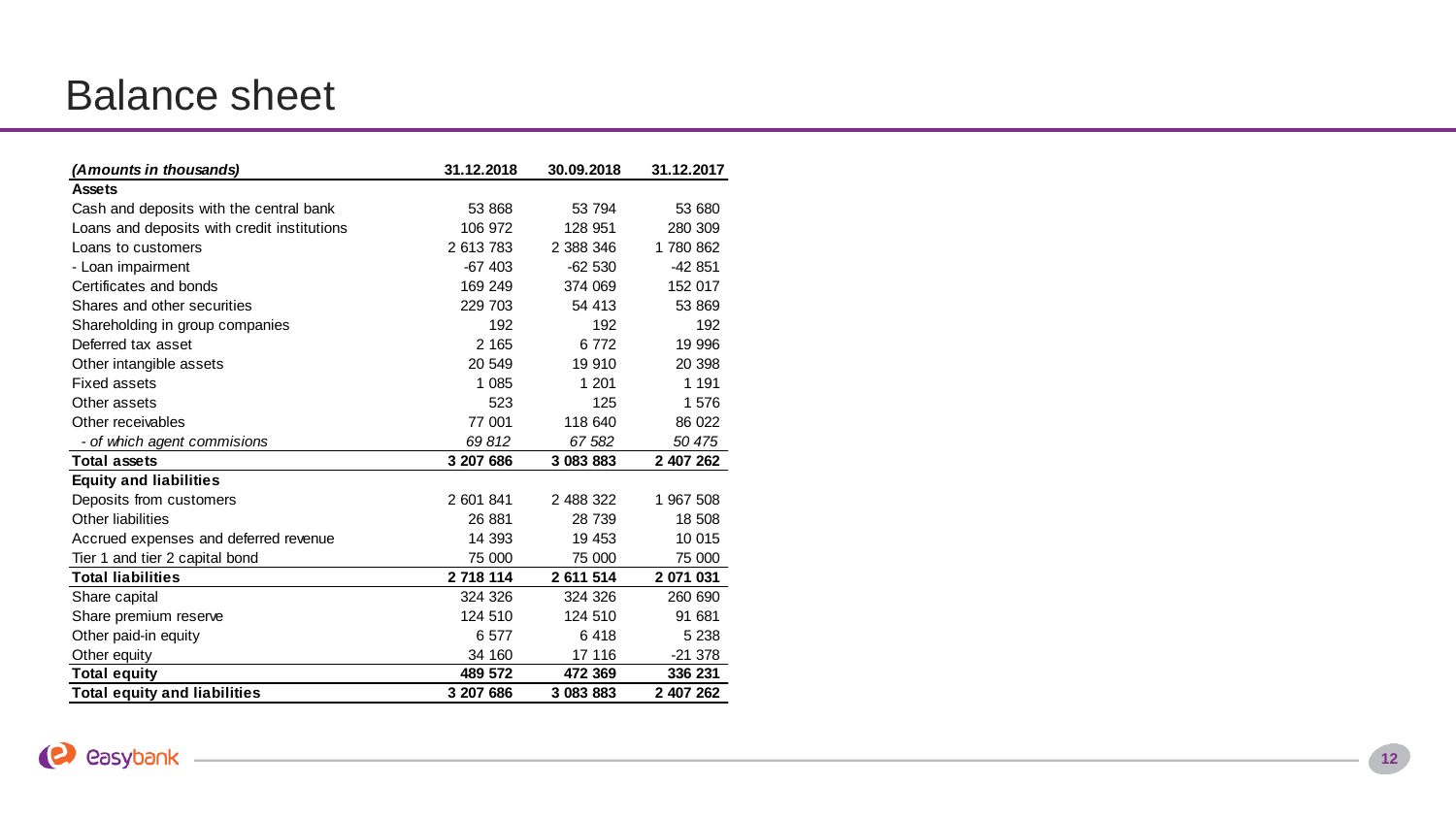#### **Balance sheet structure**

# Strong funding and liquidity position

#### **Total assets**

*<u>Casybank</u>* 



#### **Equity and liabilities**



- Deposit ratio: 101 %
- Liquidity Coverage Ratio: 838 %
- Net Stable Funding Ratio: 162 %
- Diversified customers deposits. 65 % of deposits with 35 days+ notice period
- MNOK 560 in surplus liquidity placed in Norges Bank, other banks and positions with short duration and low risk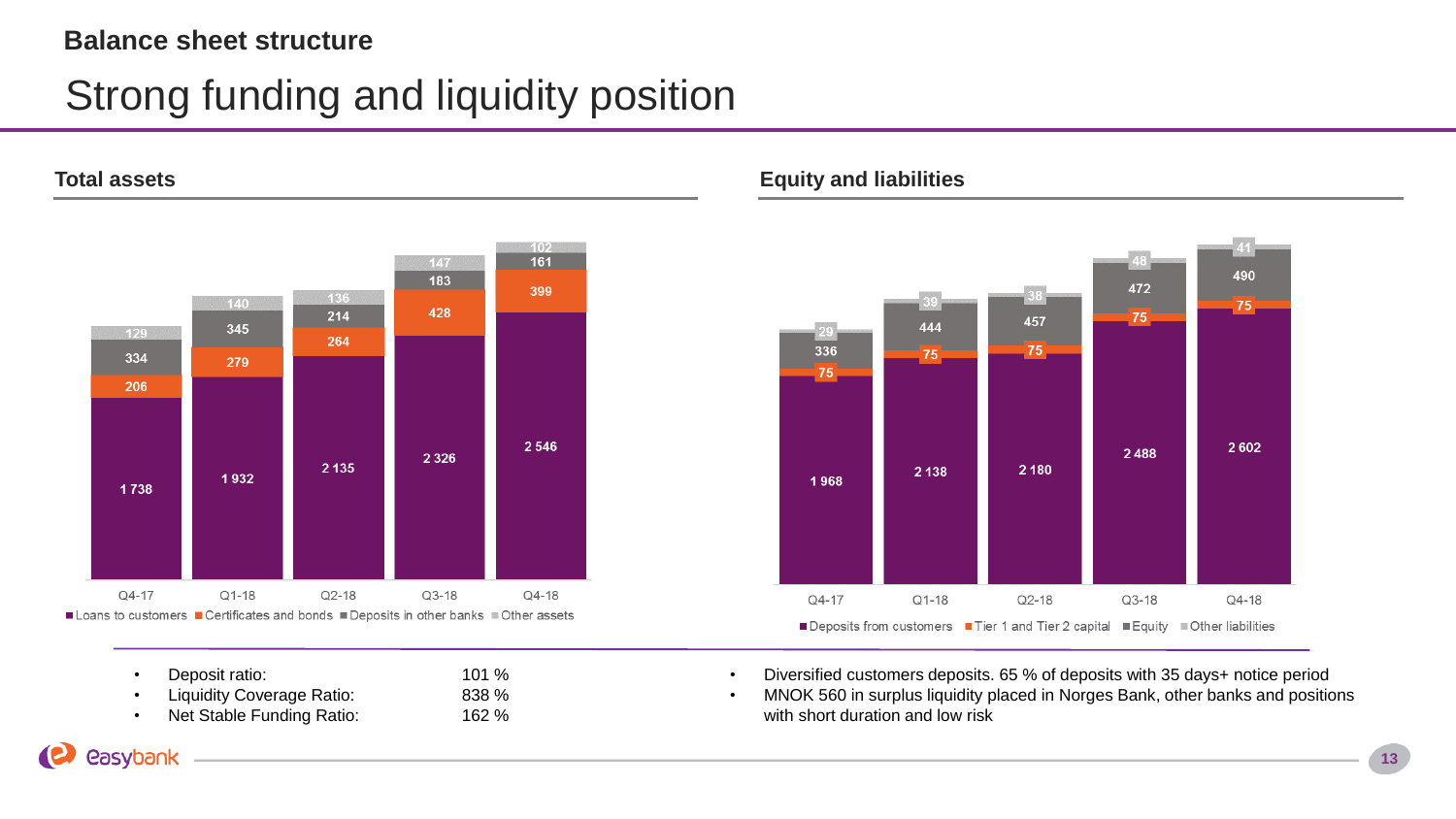# Table of contents



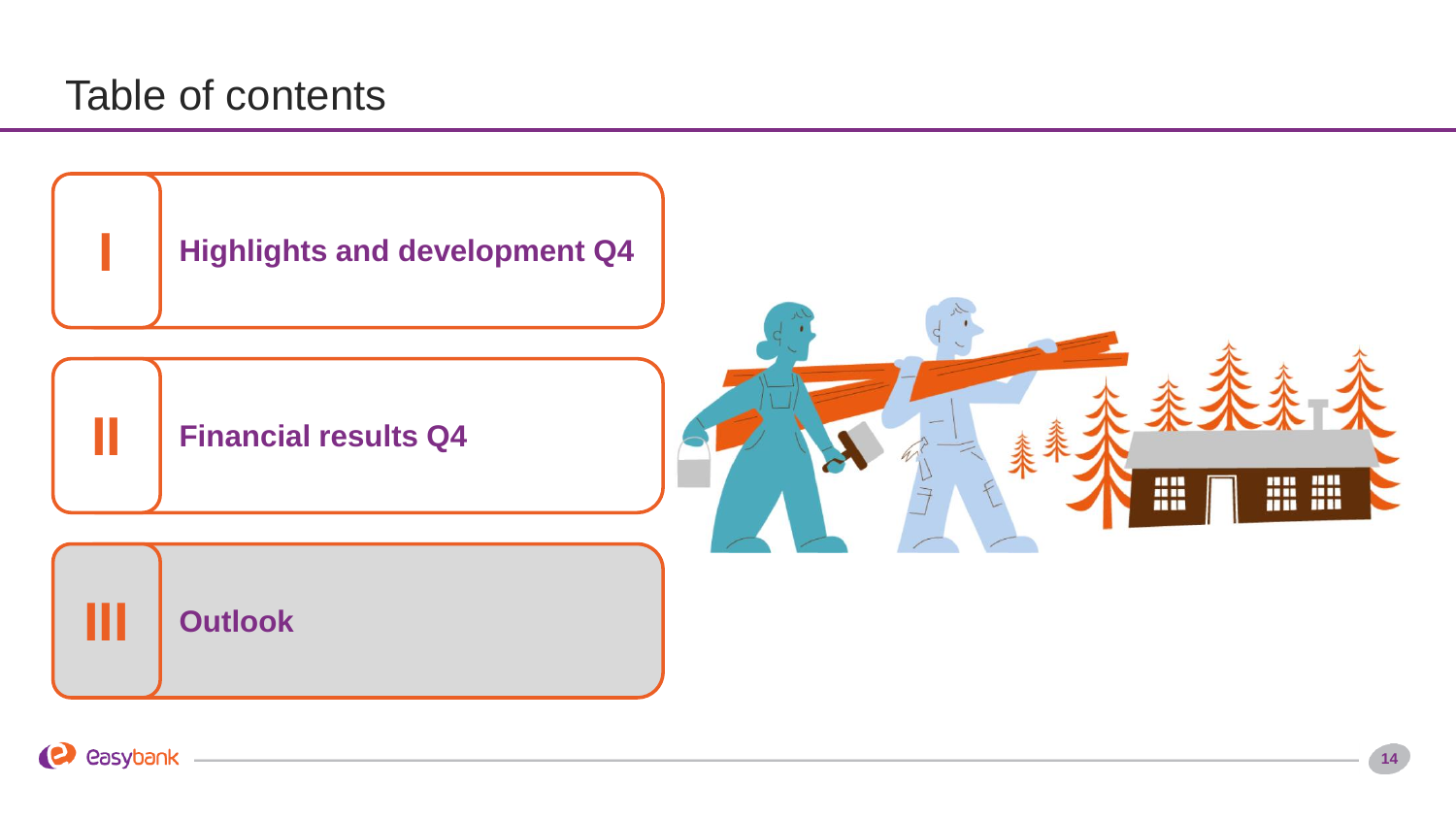### **Outlook**

# Secure profitability before expansion to match capital and ROE targets



- ✓ *Turnaround existing portfolio*
- ✓ *Develop technical platform and internal & external capabilities*
- ✓ *Launch consumer loans and car loans*
- ✓ *Growth with scalable cost base*
- Continue build on underlying run rate to deliver ROE growth
- Initiatives taken towards potential partners to broaden product mix and distribution
- Improved customer acquisition cost ratio
- Evaluate geographical expansion depending on growth possibilities in home market
- Geographical expansion preferably together with partners that can create competitive advantage

*Continue building on underlying run rate and secure competitive ROE* 

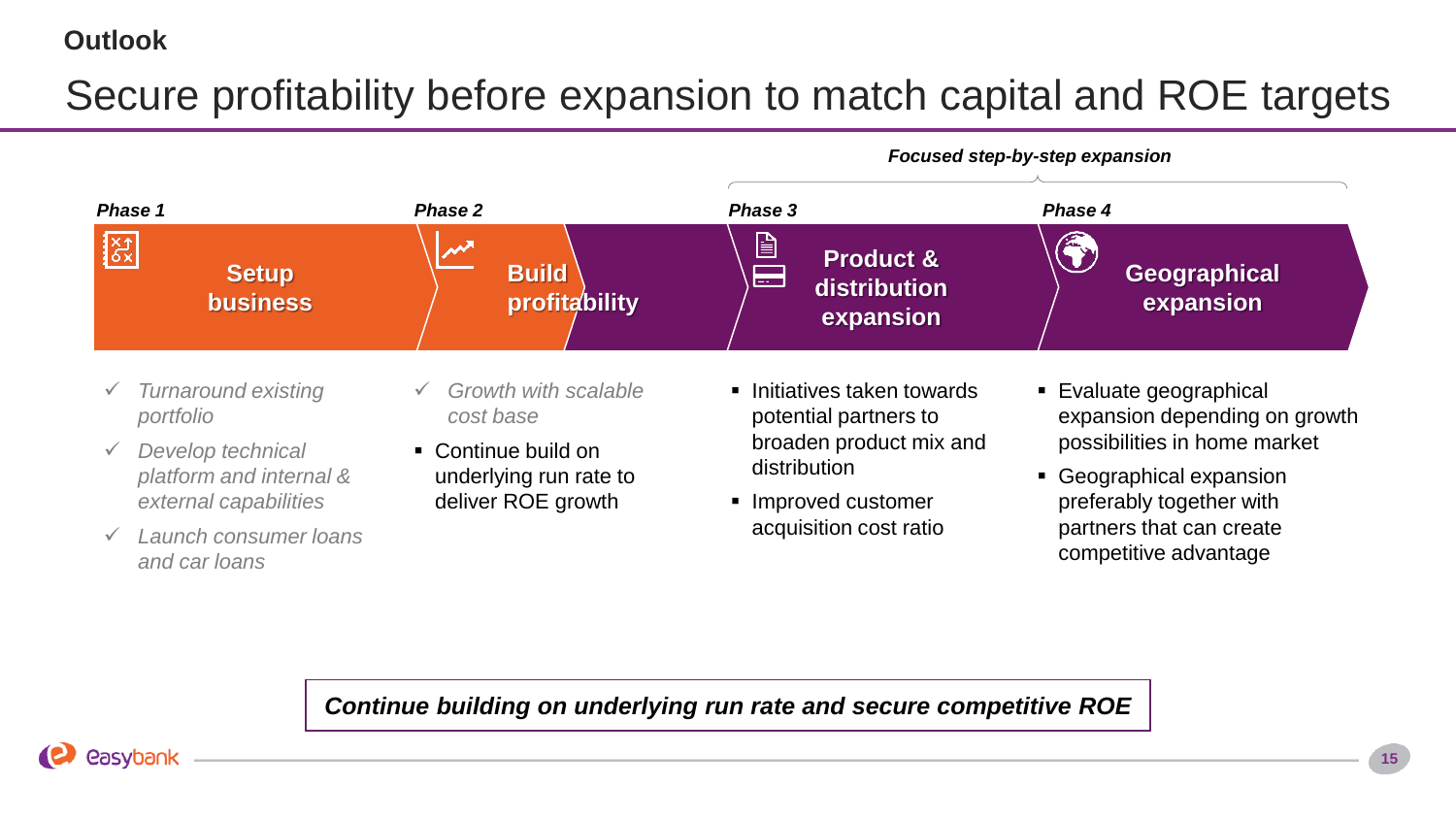#### **Shareholders & share price**

## Strong shareholder base

#### **Top 30 shareholders as of 13 February 2019**

| # Investor                           | <b>Shares</b> | <b>Shares%</b> |
|--------------------------------------|---------------|----------------|
| 1 Skagerrak Sparebank                | 4 329 380     | 9,3%           |
| 2 Verdipapirfondet Alfred Berg Norge | 3 344 349     | 7,2%           |
| 3 Fondsavanse AS                     | 2 773 330     | 6,0%           |
| 4 Umico - Gruppen AS                 | 2618779       | 5,6%           |
| 5 Ladegaard AS                       | 2 325 032     | 5,0%           |
| 6 Nordic Private Equity AS           | 1 669 205     | 3,6%           |
| 7 Lindbank AS                        | 1 655 985     | 3,6%           |
| 8 MP Pension PK                      | 1 458 738     | 3,1%           |
| 9 Shelter AS                         | 1 392 727     | 3,0%           |
| 10 Jenssen & Co AS                   | 1 287 879     | 2,8%           |
| 11 Krogsrud Invest AS                | 1 250 000     | 2,7%           |
| 12 Jolly Roger AS                    | 1 145 630     | 2,5%           |
| 13 Hjellegjerde Invest AS            | 1 100 000     | 2,4%           |
| 14 Independent Oil & Resources Plc   | 900 000       | 1,9%           |
| 15 Byholt AS                         | 787 159       | 1,7%           |
| 16 GH Holding AS                     | 758 590       | 1,6%           |
| 17 Whitetail Webservice Ltd          | 705 009       | 1,5%           |
| 18 Juul-Vadem Holding AS             | 605 300       | 1,3%           |
| 19 Jaras Invest AS                   | 440 909       | 1,0%           |
| 20 Ulltveit-Moe, Hildegunn           | 400 222       | 0,9%           |
| 21 B Finans AS                       | 400 000       | 0.9%           |
| 22 HHG Invest AS                     | 400 000       | 0.9%           |
| 23 Trippel-L AS                      | 387 225       | 0.8%           |
| 24 Motor-Trade Eiendom Og Finans AS  | 365 878       | 0,8%           |
| 25 Lindbak Gruppen AS                | 364 045       | 0,8%           |
| 26 Wist Holding AS                   | 338 000       | 0,7%           |
| 27 Truls AS                          | 310 000       | 0.7%           |
| 28 Arild Hestås Invest AS            | 301 250       | 0.6%           |
| 29 Autobahn AS                       | 287 584       | 0.6%           |
| 30 Haukvik, Svein Ola                | 260 000       | 0.6%           |
| Total top 30                         | 34 362 205    | 74,1%          |
| Other                                | 12 028 634    | 25,9%          |
| <b>Grand total</b>                   | 46 390 839    | 100,0%         |

- 439 shareholders as of 13 February 2019
- The EASY share was registered on NOTC on 15 November 2016.
- Management holds a total of 2,472,823 shares, corresponding to 5.3% of shares outstanding
- Members of the board represents a total of 2,565,741 shares, corresponding to 5.5% of shares outstanding
- Current market capitalization of approx. NOK 420